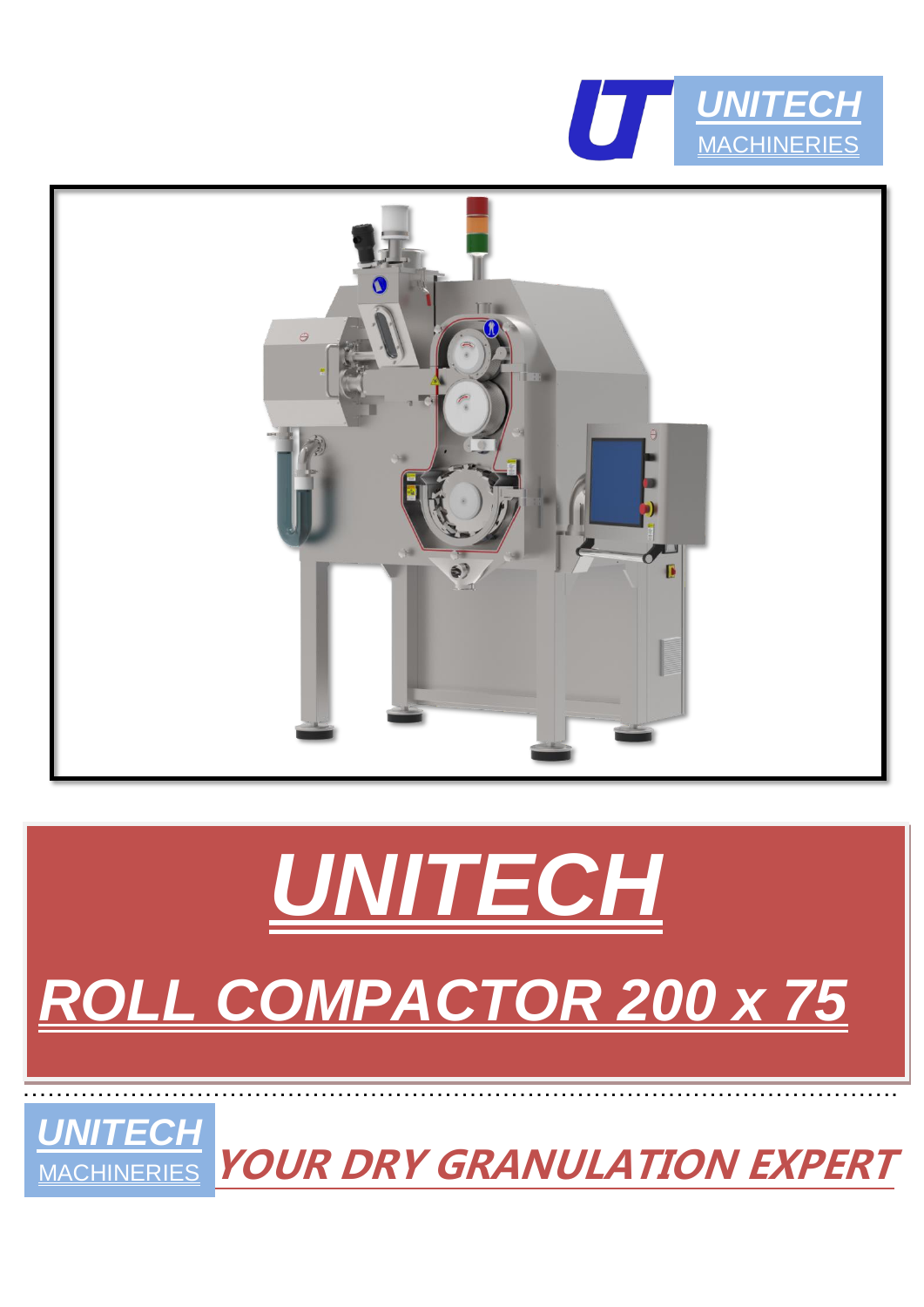

#### • **TECHNOLOGICAL BENEFITS**

- o Sophisticated real world calibration & protocols
- o Qualified force and gap measurement.
- o Constant ribbon density.
- o Different roller surface.
- o Perfect gap seal system
- o Easy scale-up to production.
- o Press roll cooling.

# ➢**UTILITY**

- o **Electrical Power 415 VAC, 50 Hz, 3 Phase+N+E**
- o **Power consumption 15 Kw**
- o **Charging height :- 1920 mm**
- o **Discharging height : 620 mm**
- o **Dimension :- 1400 L x 1510 W x 2660 H**
- o **Compressed air 6 bar pressure PU8**
- o **Chilled water 4 LPM @2 bar pressure.**
- o **Approx:- Approx 2500 Kg.**